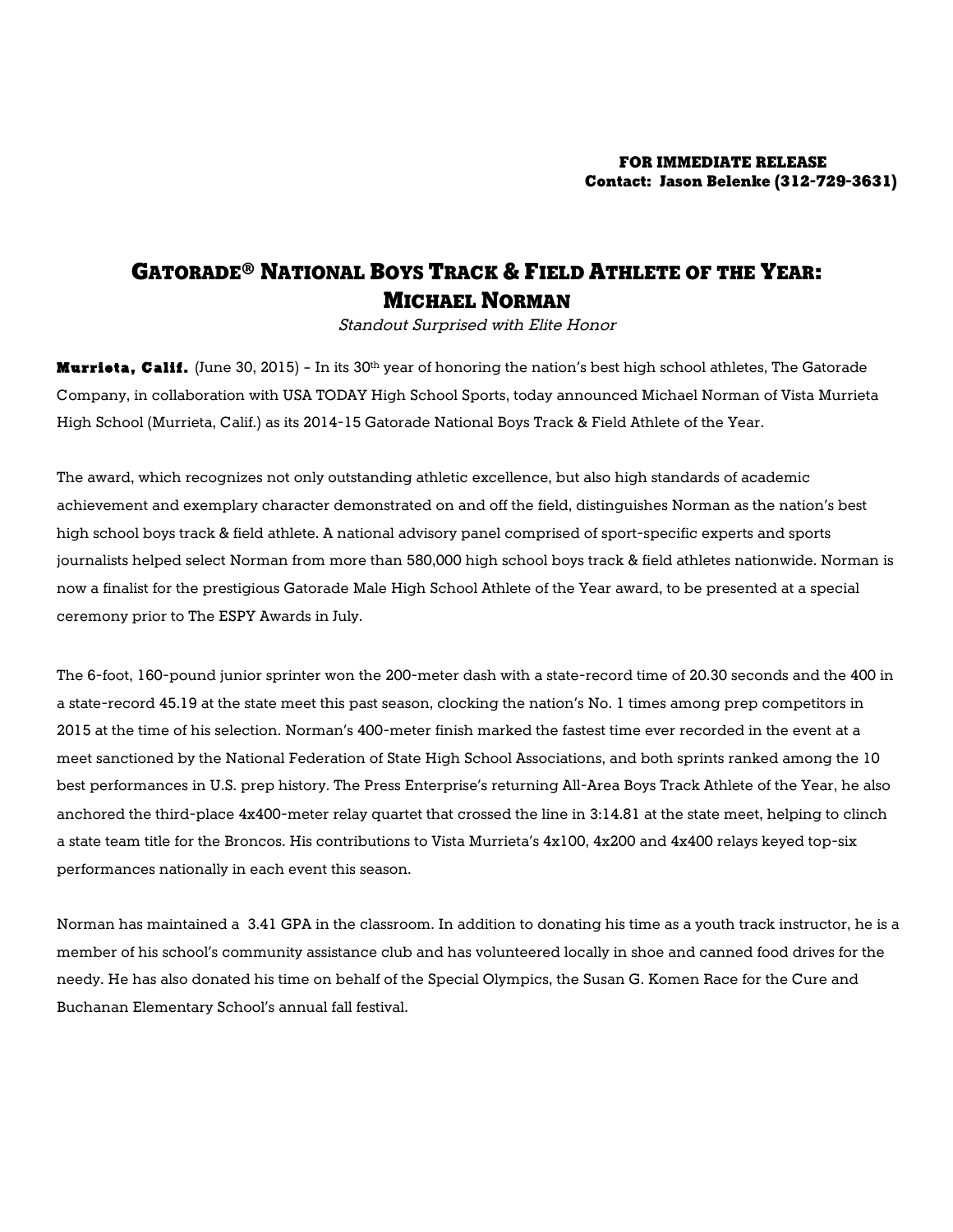## Page 2/Gatorade National Boys Track & Field Athlete of the Year

"There's a quality about Michael Norman that all of the great ones have: He makes it look effortless," says Doug Binder, Dyestat Editor-in-Chief. "His sprint double at the CIF Championships—45.19 for 400 meters and 20.30 for 200 elevated him to a very rare category in high school history. Knowing that he's just going to keep maturing and progressing makes you want to pay attention to whatever race he enters next."

Norman will begin his senior year of high school this fall.

"Michael embodies everything we look for in a Gatorade Player of the Year recipient," said Gatorade Chief Marketing Officer Morgan Flatley. "In addition to being one of the best high school track & field athletes in the country, Michael has excelled in the classroom and been a positive influence in his community. He is a role model for younger studentathletes to look up to and we are excited to see all the things he will accomplish in the future."

The Gatorade Player of the Year program annually recognizes one winner in the District of Columbia and each of the 50 states that sanction high school football, girls volleyball, boys and girls cross country, boys and girls basketball, boys and girls soccer, baseball, softball, and boys and girls track & field, and awards one National Player of the Year in each sport. The selection process is administered by the Gatorade high school sports leadership team in partnership with USA TODAY High School Sports, which work with top sport-specific experts and a media advisory board of accomplished, veteran prep sports journalists to determine the state winners in each sport.

Former notable Gatorade National Players of the Year include:

- Super Bowl Most Valuable Player Peyton Manning
- WNBA all-time leading scorer and rebounder Lisa Leslie
- NFL all-time leading rusher Emmitt Smith
- Three-time beach volleyball gold medalist Kerri Walsh
- Four-time track & field gold medalist Allyson Felix

For more information on the Gatorade Player of the Year program, including nomination information, a complete list of former winners, and future announcement dates, visit the Gatorade Player of the Year Web site at http://www.gatorade.com/poy, on Facebook at www.facebook.com/GatoradePOY or follow us on Twitter at www.twitter.com/Gatorade.